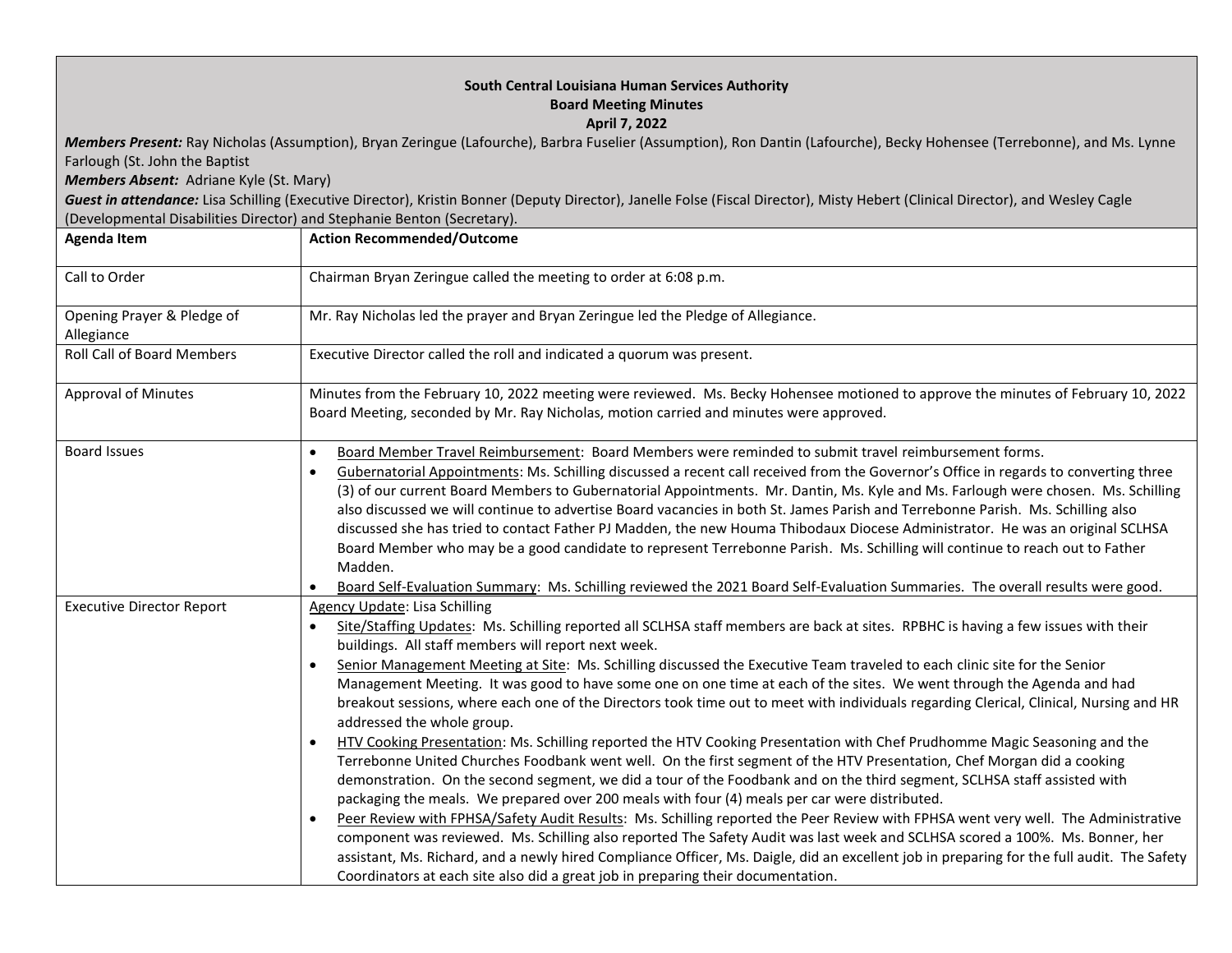| Executive Director Report (cont'd) | LGE Funding Formula: Ms. Schilling reviewed the LGE Funding Formula along with the Questions that SCLHSA submitted in response<br>to the Formula. LDH hired a Consultant, who put together the data for the Funding Formula. If the Legislature was to give us funding,<br>they would plug in the Formula. SCLSHA is at a 7.8%. There are a lot questions on how they created the Formula. Ms. Schilling has<br>requested a meeting to discuss the Funding Formula. A follow-up meeting is scheduled for next week.<br>Legislative Session (FY22 Carry Forward): Ms. Schilling discussed the Legislative Session and our FY22 Carry Forward request. Ms.<br>Schilling stated an email was received three (3) weeks ago from the LDH Fiscal Office wanting to know if we have money we were<br>wanted to include with their Amendment to go before the Budget to adjust our FY23 Budget Authority. We have Grants and other<br>funding we unable to spend down due to Hurricane Ida and we would like to carry forward. The total we are asking to carry forward is<br>1.2 MIL. There has been some confusion with LDH in regards to the request and Ms. Schilling has been communicating with the Fiscal<br>Office. We want this to be included with the Amendment before the end of Session so that SCLHSA will have the Budget Authority to<br>begin spending down 7/01/2022. |
|------------------------------------|---------------------------------------------------------------------------------------------------------------------------------------------------------------------------------------------------------------------------------------------------------------------------------------------------------------------------------------------------------------------------------------------------------------------------------------------------------------------------------------------------------------------------------------------------------------------------------------------------------------------------------------------------------------------------------------------------------------------------------------------------------------------------------------------------------------------------------------------------------------------------------------------------------------------------------------------------------------------------------------------------------------------------------------------------------------------------------------------------------------------------------------------------------------------------------------------------------------------------------------------------------------------------------------------------------------------------------------------------------------------------------|
| <b>Fiscal Report</b>               | Financial Report: Janelle Folse<br>Monthly Budget Summary (February): Ms. Folse reviewed the FY 21-22 Budget Analysis for February as of 2/28/2022, including<br>projected revenues/expenditures and the Legislative Appropriated Budget.<br>Revenue Report (February): Ms. Folse reviewed the FY 21-22 for February of 2/28/22, reflecting collections including<br>recoupments/write-offs/adjustments as of 2/28/2022.<br>Mr. Ray Nicholas motioned to approve the FY 21-22 February Budget Analysis and the Revenue Reports for February as of<br>$\circ$<br>2/28/2022, seconded by Ms. Barbra Fuselier, motion carried.                                                                                                                                                                                                                                                                                                                                                                                                                                                                                                                                                                                                                                                                                                                                                     |
| <b>Operational Report</b>          | Operation Report: Kristin Bonner<br>Agency Statistics: Ms. Bonner reviewed FY22 Quarter 2 Agency Statistics to include Show, No Shows, and Services Provided by<br>Behavioral Health Centers. Mr. Cagle reviewed the Developmental Disabilities Entry Unit Shows and No Shows, Requests for Services,<br>Persons Serviced by Priority, Persons Served, and Waiver Recipients. Ms. Bonner also reviewed the new FY22 Quarter 2 Portal<br>Statistics to include Number of Web-Enabled Clients, Number of Clients Who Sent Portal Messages, Televisits and Call Duration and<br>Wait Time.<br>Satisfaction Survey Results: Ms. Bonner reviewed FY22 Quarter 2 Behavioral Health and Developmental Disabilities Satisfaction<br>Survey Results.<br>LaPAS: Ms. Bonner reviewed the FY22 Quarter 2 LaPAS Report.<br>Performance Indicator Report: Ms. Bonner reviewed the FY22 Quarter 2 Behavioral Health Performance Indicator Report. The<br>Indicators reviewed include LBHC, RPBHC, SMBHC, TBHC, Call Line, IOP, and Developmental Disabilities Service Coordination.                                                                                                                                                                                                                                                                                                            |
| <b>Clinical Services</b>           | <b>Clinical Services: Misty Hebert</b><br>Catch My Breath Program: Ms. Hebert discussed the Catch My Breath Program. The Program is an evidence-based Youth Nicotine<br>Vaping Prevention Program that will provide students the skills to resist peer pressure and media influences to try e-cigarettes.<br>CATCH My Breath is part of the Coordinated Approach to Child Health (CATCH). Appropriate for grades 5-6, 7-8 and 9-12. The<br>Program have pretest, 4 lessons and a post-test that are approximately 35 minutes each. Both SCLHSA Prevention Specialist and all of<br>our Contract Prevention Agency Facilitators are going to receive training on this program on April 11, 2022. We have begun talking to<br>schools and have had a lot of verbal interest. St. Charles Parish School System agreed to allow Thoughts Before Actions to pilot this<br>program in 2 to 3 middle schools in St. Charles Parish. SCLHSA Board Members voiced interest in sitting in on sessions once started.                                                                                                                                                                                                                                                                                                                                                                       |